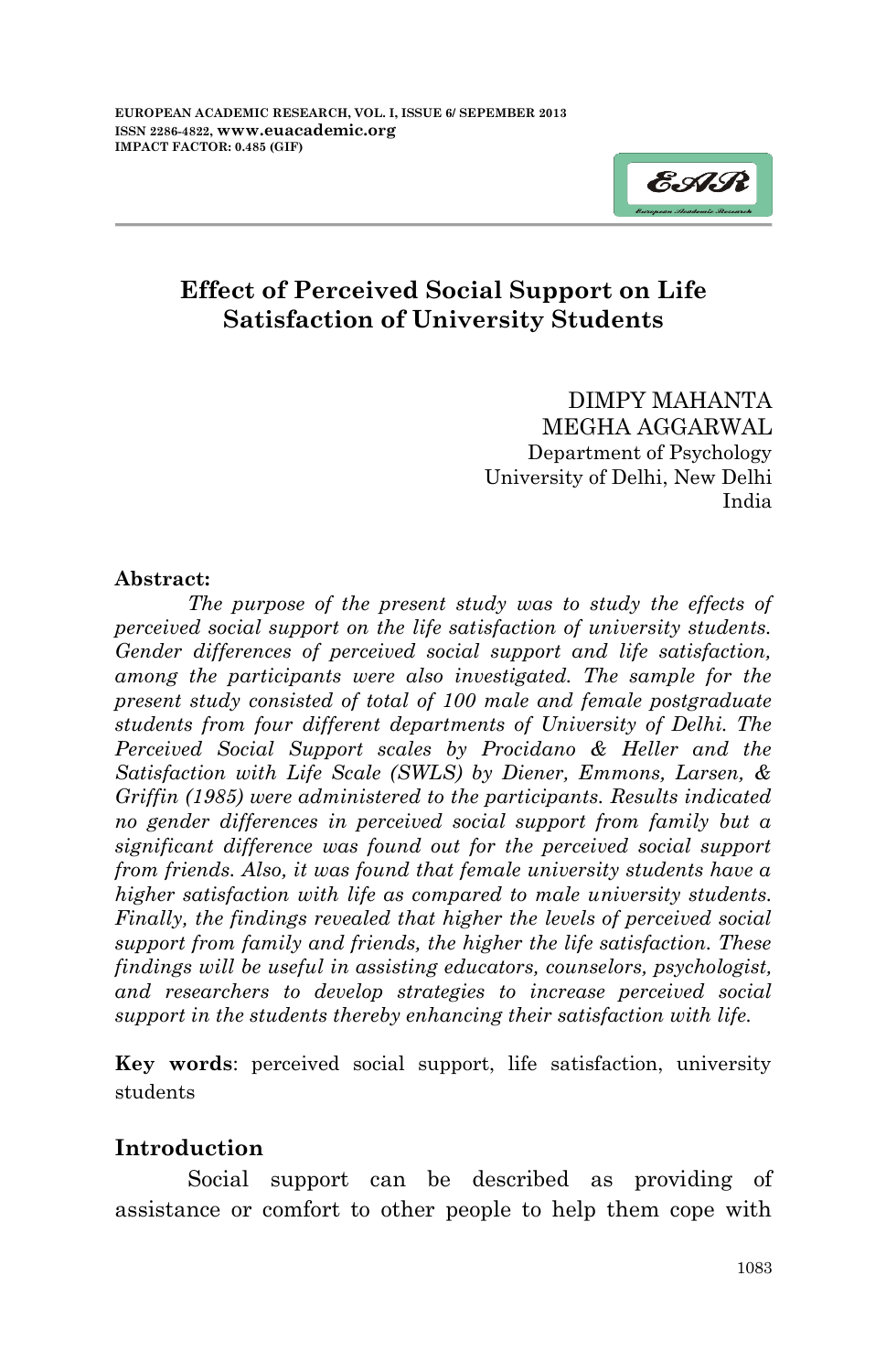Dimpy Mahanta, Megha Aggarwal– *Effect of Perceived Social Support on Life Satisfaction of University Students*

a variety of problems. Support comes from interpersonal relationships, family members, neighbors, support groups, religious groups and friends. The mutual sharing of personal, social, or moral ideas by peers supports the individual and his/her social development (Turner, 1999). Regardless of the level of stress in the adolescent's life, social support sources positively affect the individual's adaptation in a positive way (Cohen & Wills 1985).

Contemporary research on the topic indicates that an individual"s life satisfaction level (Duru 2007) are positively affected by an increased social support system. A definition by Colarossi (2001) showed that social support is a multifaceted construct. Colarossi explained that such construct includes disaggregation and specification across structural and functional dimensions. In sum, social support can be viewed as care, value and guidance provided from family, peer and community members (Dollete et al. 2006). Research has described social support as an expansive construct that describes the physical and emotional comfort given to individuals by their family, friends, and other significant persons in their lives (Israel & Schurman 1990).

Social support has also been shown to relate positively to students" satisfaction with their schooling experience (DeSantis King et al. 2006). Research consistently indicates that youth derive social support from a number of sources (e.g., parent/family, peers/classmates, and teachers), and social support from each source is associated with beneficial outcomes (Malecki & Demaray 2003).

In early childhood, parent support seems to be most salient to development. Perceptions of supportive family relationships have been linked with increase in indicators of wellness such as life satisfaction and subjective well being (*i.e.*, happiness; Edwards & Lopez 2006; Suldo & Huebner 2006). Peer support has also been shown to correlate inversely with other indicators of internalizing psychopathology in adolescents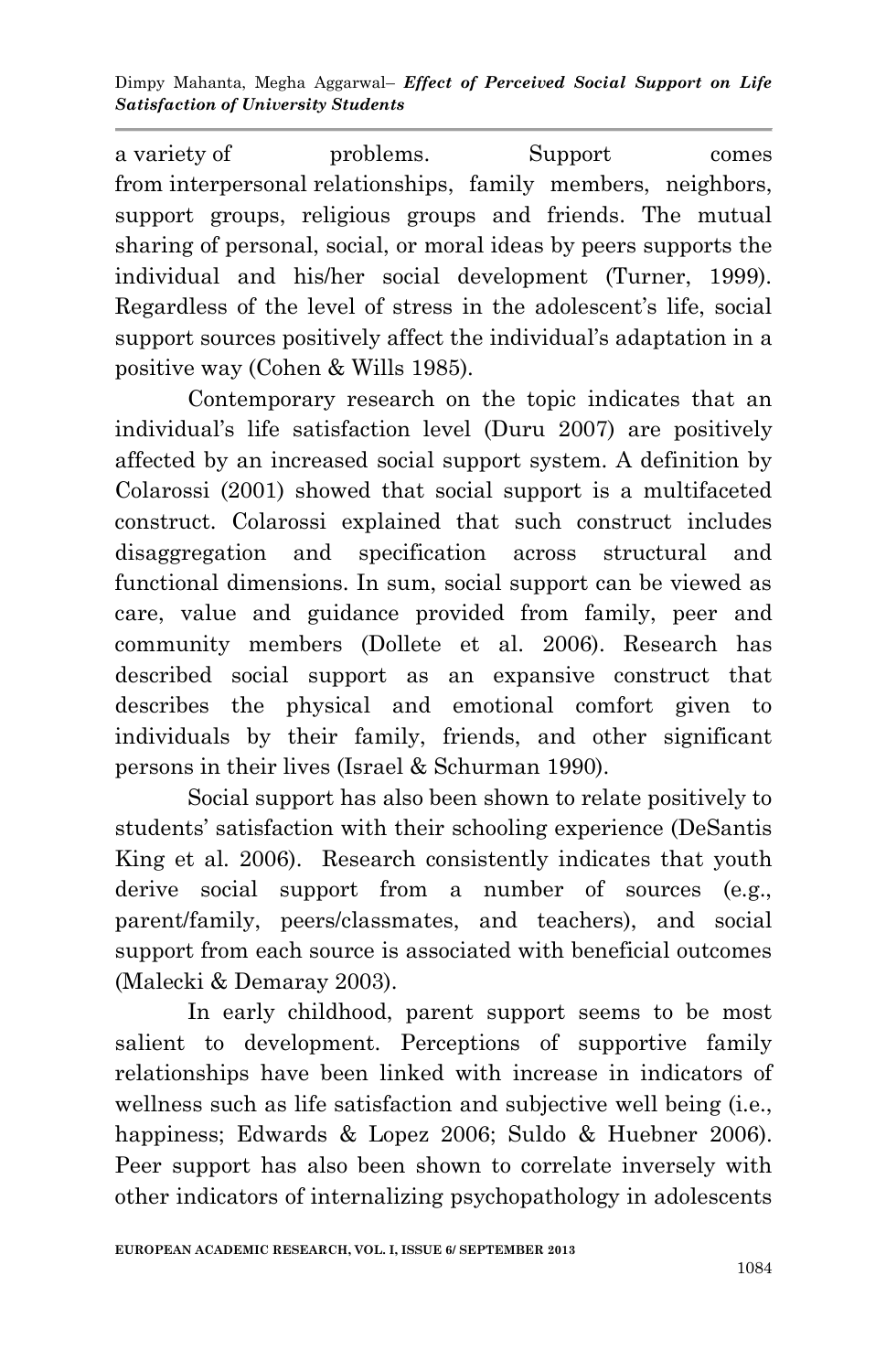and co-occur with psychological wellness among adolescents (e.g., Suldo & Schaffer 2008). Likewise, researchers have begun to illustrate how positive perceptions of teacher support can promote mental wellness, such that greater perceptions of teacher support are associated with higher levels of life satisfaction (Suldo et al. 2008)

Social support often refers to "the existence or availability of people on whom we can rely, people who let us know that they care about, value, and love us" (Sarason et al. 1983, 127). Social support is correlated with many positive indices of physical and mental health, such as wound healing (DeVries et al. 2007), optimism (Sarason et al. 1983), happiness, and life satisfaction (Matheny et al. 2002). Satisfaction with life, in general, includes one's whole life and the various dimensions of this life. Life satisfaction is defined as one's positive evaluation of his whole life according to the criteria determined by the individual himself (Diener et al. 1984) and satisfaction with life is related with the fact that the individual"s experiences in the important life areas (school/college, job, family etc.) which create positive feelings are more than the experiences that create negative feelings (Diener 2000). High levels of life satisfaction have been associated with social-emotional outcomes such as lower rates of suicide attempts (Kim & Kim 2008), decreased substance use (Fergusson & Boden 2008), and greater parent-peer attachment (Ma & Huebner 2008).

Social support-seeking differs by gender. Under stress, women generally seek support more frequently than men (Matheny, Ashby, & Cupp 2005; Taylor et al. 2000). In a study of university students by Day and Livingstone (2003), women reported higher likelihoods of utilizing family and friend social support networks than males. A study by Fusilier, Ganster and Mayes (1986), showed that support from family and friends was virtually unrelated to life-satisfaction for women, but showed a positive relationship for men. However, more information is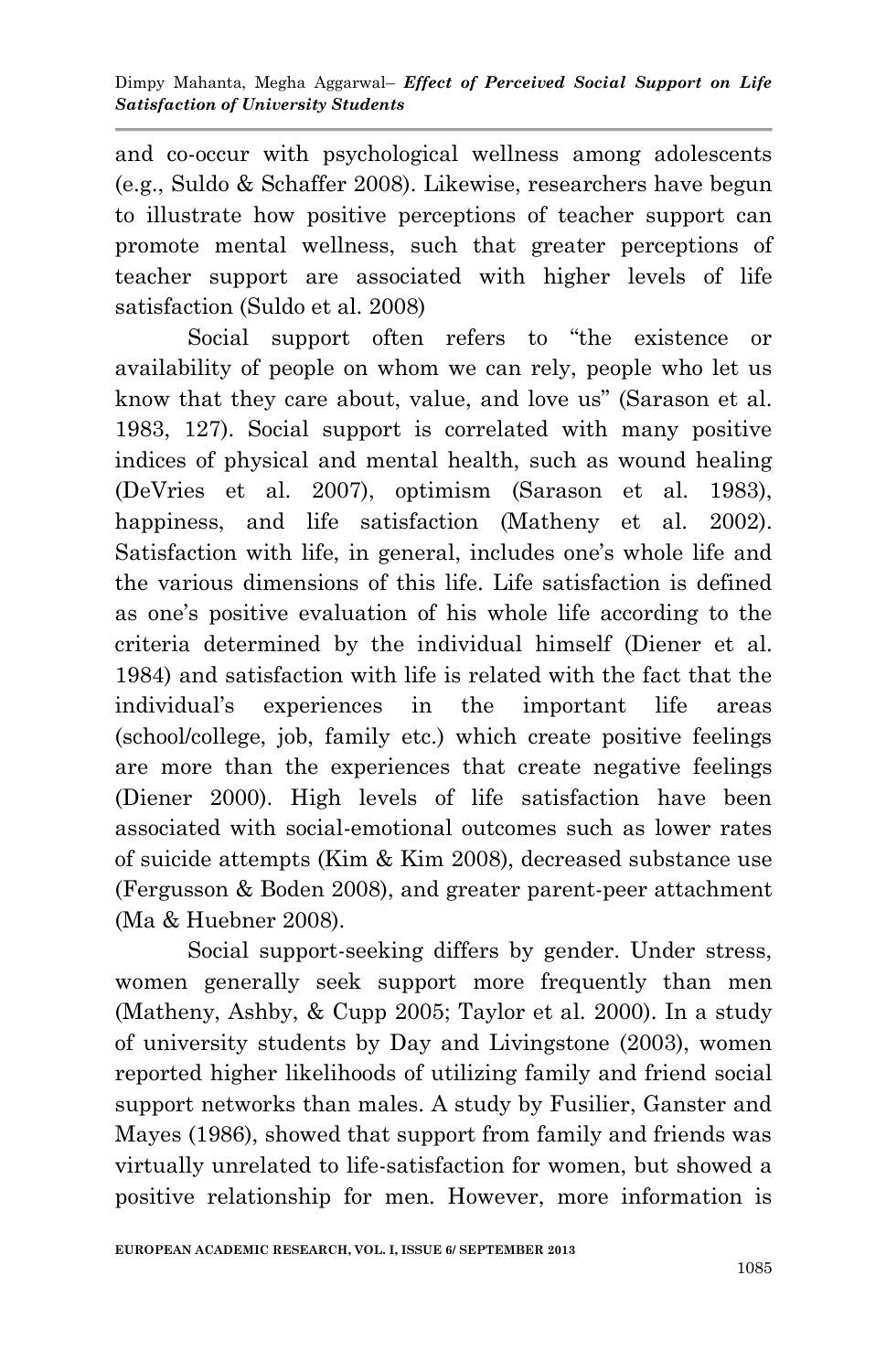needed to understand the role perceived stress plays in differential use of social support by gender.

University students represent the life stage of young adulthood characterized by unique developmental crises of trying to establish an identity, cope with increasing independence from parents, establish intimate relationships as well as increase their friendship commitments (Santrock 1997). Determining the college students who are at risk in getting low social support is important. It is also important to explore their perceived social support and helping them to understand importance of perceived social support for increasing their life satisfaction. The aim of the present research is to investigate how factors of perceived social support (family, friends) affect life satisfaction of the post graduate students of Delhi University. This study also studies the gender-related differences among these aforesaid relationships to determine if particular sources of support were more or less salient for one gender versus the other. The level of perceived social support one gets from the family and friends would determine the level of life satisfaction among the students.

# **Hypothesis**

- The higher the level of perceived social support, higher will be the life satisfaction among university students.
- Perceived social support from family and friends will be greater in females than in males.
- Female university students will have a higher life satisfaction as compared to male students.

# **Methodology**

# *Participants*

A total sample of 100 postgraduate students from the University of Delhi was selected for the present study. Out of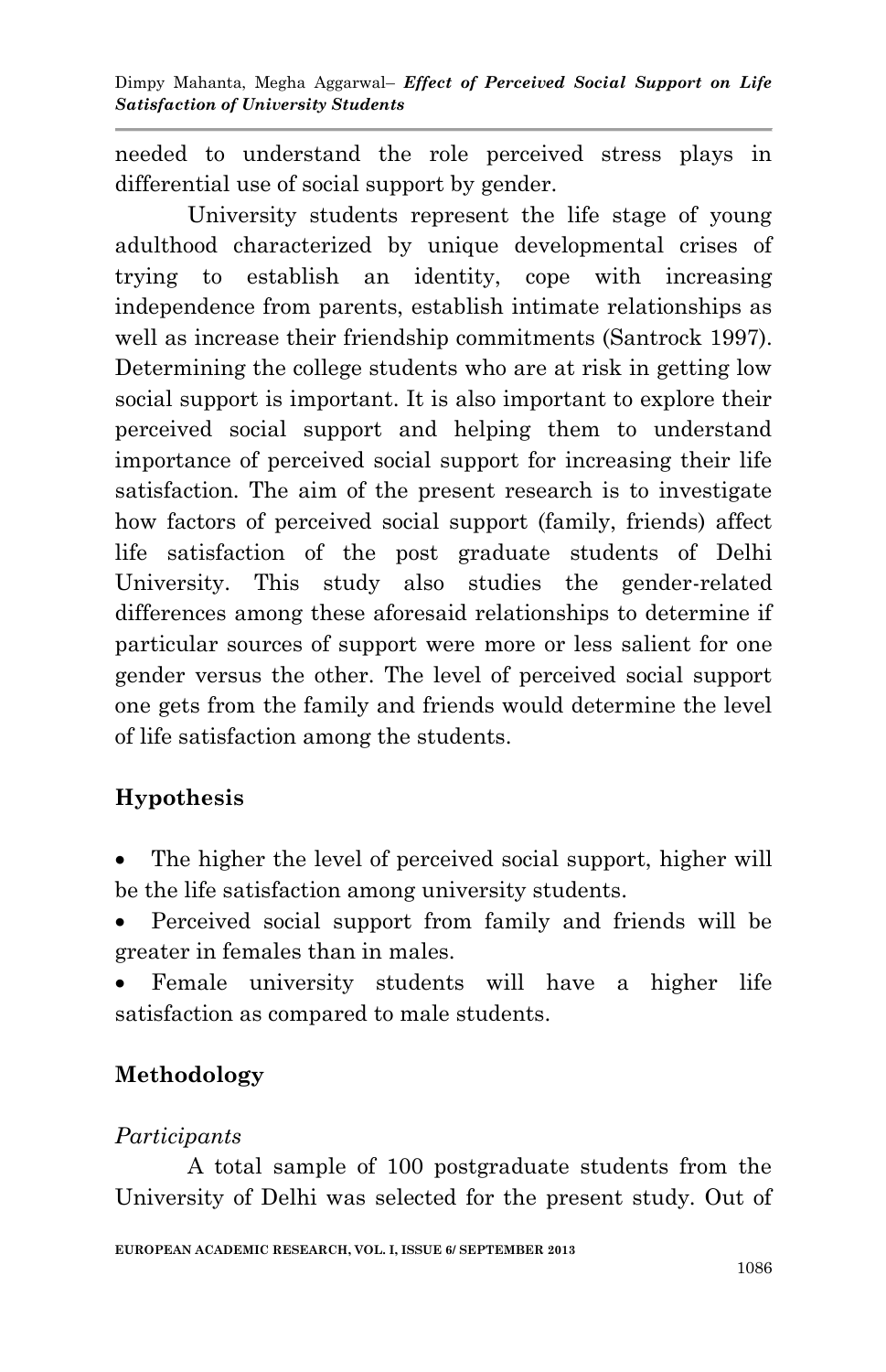these 100 students, 50 were male and the other remaining 50 were females. The participant's age range was between 22-25 years. The criteria for participation included informed consent from the participants and enrolment in a postgraduate course from University of Delhi. Persons with any significant psychopathology were excluded from the study

### *Research Design*

The study used a correlation design, examining the relationship between variables. The variables of the study are perceived social support from family and friends which is operationally defined by the scores on the Perceived Social Support Scale (PSSS). The second variable is the life satisfaction of the students. The data collected is analyzed using an independent sample t-test to compare if there is significant difference between male and female participants in the above mentioned variables.

### *Measures*

Perceived social support scale by Procidano & Heller (1983) and the Satisfaction with Life Scale (SWLS) by Diener, Emmons, Larsen, & Griffin (1985)

### **Result**

**Table 1.1 Shows Perceived social support and satisfaction with life of participants according to gender (Note: \*p<.05, \*\*p<.01)**

| <b>VARIABLE</b> | <b>GENDER</b> | N  | <b>MEAN</b> | <b>SD</b> | RANGE | t-   | Significance |
|-----------------|---------------|----|-------------|-----------|-------|------|--------------|
|                 |               |    |             |           |       | test |              |
| Perceived       | Male          | 50 | 18.62       | 1.17      | 15-20 | 0.90 | .929         |
| social          | Female        | 50 | 18.64       | 1.04      | 16-20 |      |              |
| support         |               |    |             |           |       |      |              |
| from            |               |    |             |           |       |      |              |
| family(PSS-     |               |    |             |           |       |      |              |
| Fa)             |               |    |             |           |       |      |              |
|                 |               |    |             |           |       |      |              |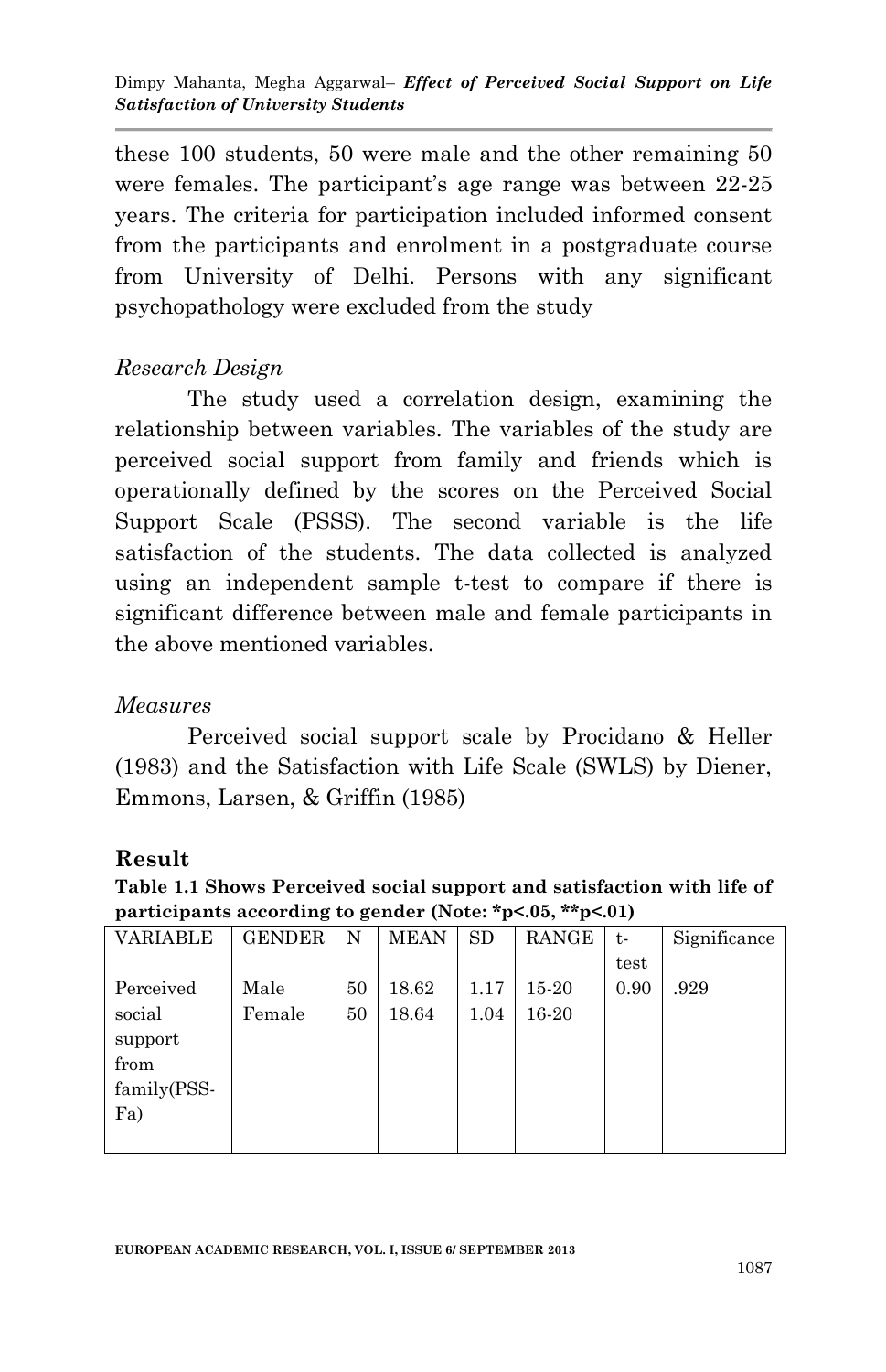Dimpy Mahanta, Megha Aggarwal– *Effect of Perceived Social Support on Life Satisfaction of University Students*

| Perceived    | Male   | 50 | 17.98 | 1.72 | 15-20 | 5.07 | $.000**$ |
|--------------|--------|----|-------|------|-------|------|----------|
| social       | Female | 50 | 19.34 | .79  | 17-20 |      |          |
| support      |        |    |       |      |       |      |          |
| from         |        |    |       |      |       |      |          |
| friends(PSS- |        |    |       |      |       |      |          |
| Fr           |        |    |       |      |       |      |          |
|              |        |    |       |      |       |      |          |
| Life         | Male   | 50 | 20.38 | 2.84 | 15-28 | 3.96 | $.000**$ |
| satisfaction | Female | 50 | 23.24 | 4.25 | 12-34 |      |          |

**Table 1.2 Shows Inter-correlation among variables (Note: \*p<.05, \*\*p<.01)**

| Variables            | $\mathbf{1}$   | $\overline{2}$ | 3        | $\overline{4}$ | 5      | 6                  | 7       | 8                 |
|----------------------|----------------|----------------|----------|----------------|--------|--------------------|---------|-------------------|
| 1)Perceived social   | $\overline{a}$ | $.20*$         | .18      | .09            | .08    | .19                | .16     | $.24\,{}^{\star}$ |
| from<br>support      |                |                |          |                |        |                    |         |                   |
| family-PSS(Fa)       |                |                |          |                |        |                    |         |                   |
| 2)Perceived social   |                |                | $.26***$ | .04            | .06    | .16                | .17     | $.21*$            |
| from<br>support      |                |                |          |                |        |                    |         |                   |
| friends-PSS(Fr)      |                |                |          |                |        |                    |         |                   |
| 3)Satisfaction with  |                |                |          | .06            | .16    | $.32^{\star\star}$ | .04     | $.54**$           |
| life-closeness<br>to |                |                |          |                |        |                    |         |                   |
| one's ideal(item 1)  |                |                |          |                |        |                    |         |                   |
| 4)Satisfaction with  |                |                |          |                | $.21*$ | .09                | .18     | $.54***$          |
| life-life            |                |                |          |                |        |                    |         |                   |
| conditions(item 2)   |                |                |          |                |        |                    |         |                   |
| 5)Satisfaction with  |                |                |          |                |        | .08                | $.29**$ | $.43**$           |
| life-life            |                |                |          |                |        |                    |         |                   |
| satisfaction(item    |                |                |          |                |        |                    |         |                   |
| 3)                   |                |                |          |                |        |                    |         |                   |
| 6)Satisfaction with  |                |                |          |                |        |                    | .13     | $.48**$           |
| life-attainment of   |                |                |          |                |        |                    |         |                   |
| important            |                |                |          |                |        |                    |         |                   |
| things(item 4)       |                |                |          |                |        |                    |         |                   |
| 7)Satisfaction with  |                |                |          |                |        |                    |         | $.60**$           |
| life-stability<br>of |                |                |          |                |        |                    |         |                   |
| life(item 5)         |                |                |          |                |        |                    |         |                   |
| 8) Satisfaction with |                |                |          |                |        |                    |         |                   |
| life total           |                |                |          |                |        |                    |         |                   |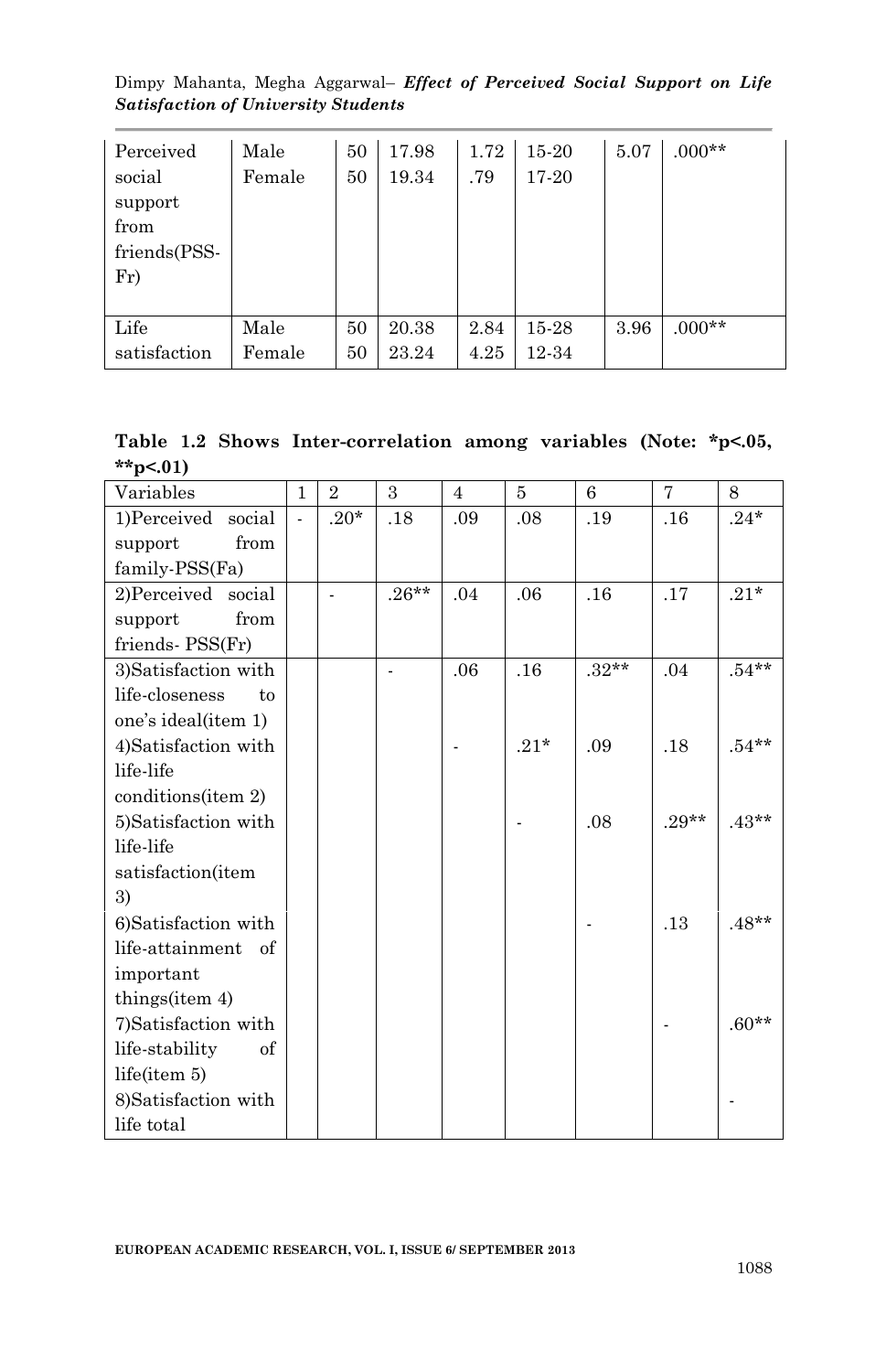## **Discussion**

The present study examined the perceived social support and life satisfaction level among the postgraduate university students. It was found that there was a significant relationship between perceived social support and their levels of satisfaction with life. The first hypothesis was supported by the significant positive correlation that was obtained between perceived social support and life satisfaction. This indicates that higher the participants" perceived social support, the higher is the satisfaction with life. Higher perceived social support will help students to have higher satisfaction with life compared to those who has lower perceived social support.

Based on the result from the present study, it was found that males differed significantly from females in terms of social support. It is seen that there was no significant difference between males and females participants for the perceived social support from family, but a significant difference was found out for the perceived social support from friends where female students report to have higher levels of perceived social support from friends as compared to males. Therefore, the second hypothesis which stated that perceived social support from family and friends will be greater in females than in males is supported. Results indicated that there is a significant difference in satisfaction with life among the students where female students were found to have higher levels of satisfaction with life than their male counterparts. Thus, the third hypothesis is also supported which states that female university students will have a higher satisfaction with life as compared to male students. It is seen that females have high levels of satisfaction with their life conditions, stability of life and feels oneself to their ideals. All these factors may seem to contribute to the overall satisfaction with life of female students as compared to male students. It is seen that various levels of perceived social support from peers and family members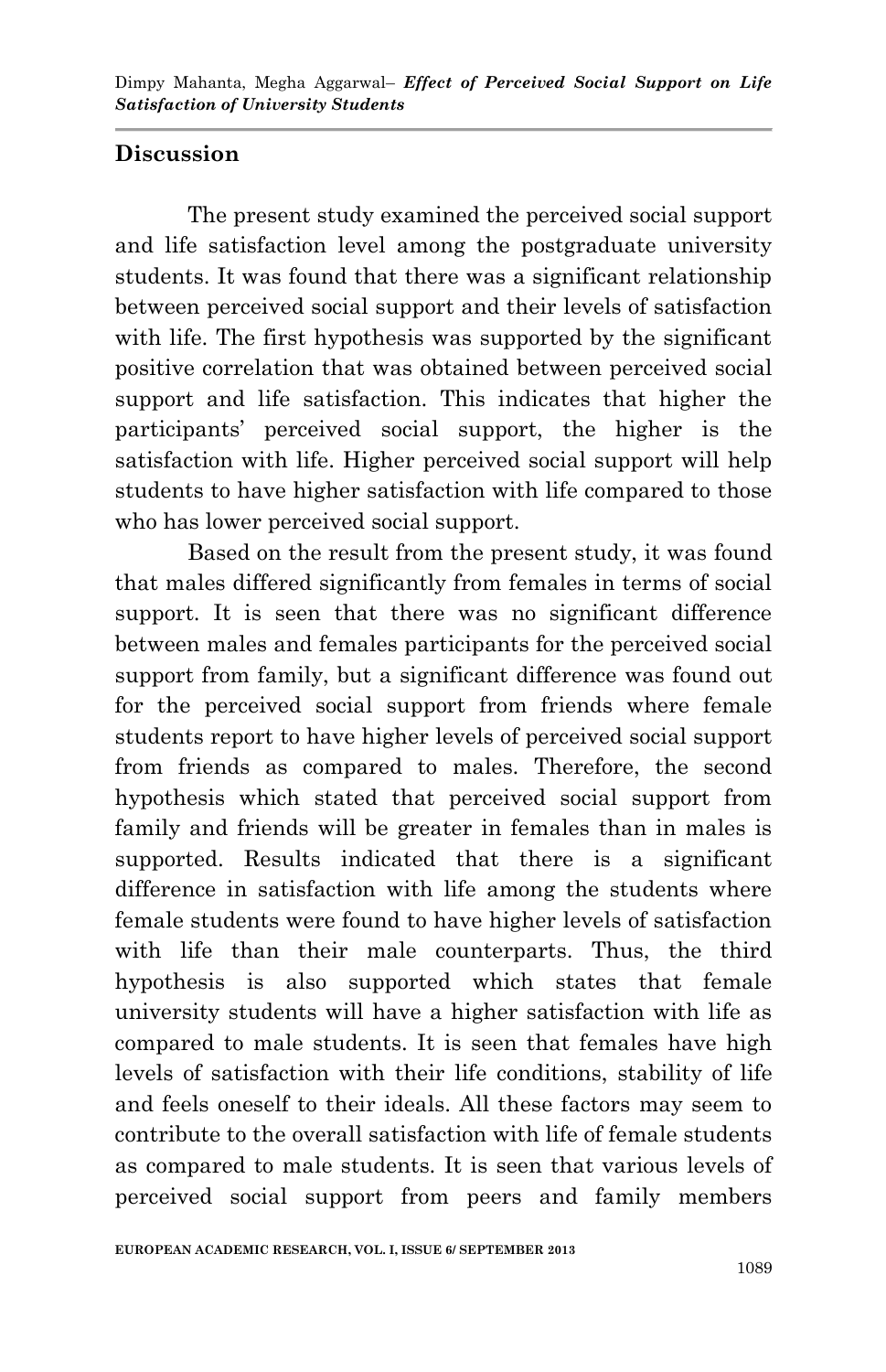affected the relationships between victimization and life satisfaction differentially, such that students who perceived high levels of both peer and parents social support exhibited the weakest association between victimization and life satisfaction, which suggests social support provides a strong buffer against the negative effects of bullying.

The current study also helps to understand how social support from friends and family would affect the life satisfaction of the postgraduate university students. The results suggest that when there is more social support from friends and family, students would have higher satisfaction with life. This supported the research finding that social support is a fundamental support for everyone and it effects how people can cope with their stressors (Dwyer & Cummings 2000). Transition to the university is in fact a major event that might worsen the emotional problems of students who are living away from home. They will become more stressed than studying in college. Participants with higher level of parental support will tend to have higher levels of happiness and less depressed than those with lower level of parental support (Holahan, et.al. 1995).

Social support such as advice and encouragement may increase the probability for students to become more prone play an active role in handling stress and problem solving, thus leading to high levels of life satisfaction among students. Hence, our finding which indicated that social support is related to better coping capability is of importance, especially in creating the awareness among parents and community on alternatives in handling stressors among students. If students have difficulty in handling these stressors, this will lead to low levels of life satisfaction among students.

Davis (1998) also found that 'friends' accounted for the most powerful associations with wellbeing in comparison to family. Having the support of friends was associated with lower perceived stress and higher satisfaction with life. Close friends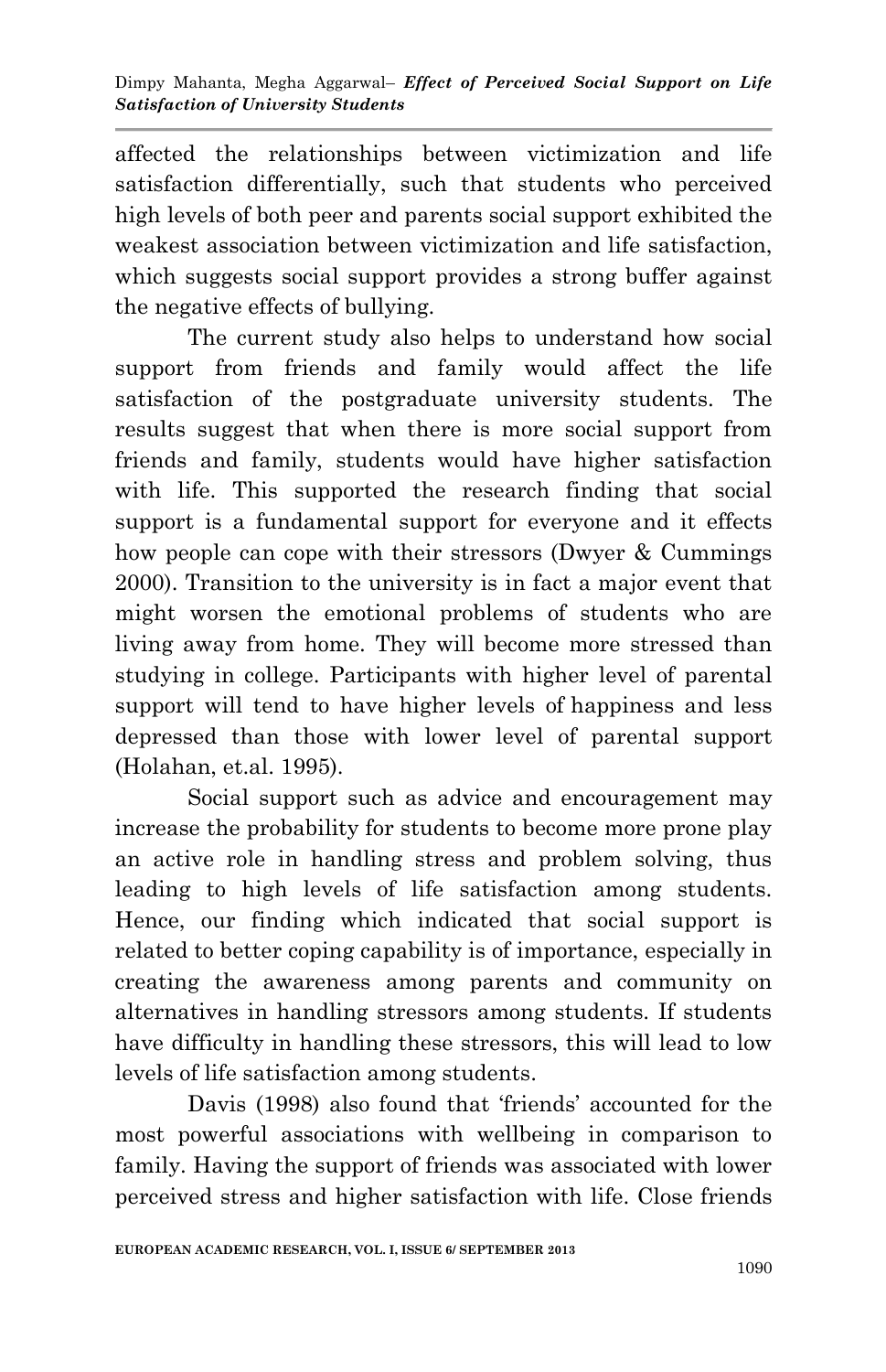possibly because of their proximity and availability may provide more immediate need to seek out emotional support (i.e. sympathy) and positive reframing (i.e. making the best of the situation) as well as needs for venting and distraction or denial.

For college students, the sense that they are loved, cared for and supported by friends, family members and others can make a significant difference in their overall wellbeing, especially in regard to depression and anxiety.

# **BIBLIOGRAPHY:**

Cohen, S. & Wills, T. A. 1985. "Stress, social support, and the buffering hypothesis." *Psychological Bulletin* 98: 310- 357.

Colarossi, L. G. 2001. "Adolescent gender differences in social support: Structure, function, and provider type." *Social Work Research* 25(4): 233.

Davis, S. L. 1998*. "*Social and scientific influences on the study of children's suggestibility: A historical perspective." *Child Maltreatment* 3: 186–194.

Day, A. L., & Livingstone, H. A. 2003. "Gender differences in perceptions of stressors and utilization of social support among university students." *Canadian Journal of Behavioural Science/Revue canadienne des sciences du comportement* 35: 73-83. doi: 10.1037/h0087190

DeSantis King, A.L., Huebner, S., Suldo, S.M., & Volois, R.F. 2006. "An ecological view of school satisfaction in adolescence: Linkages between social support and behavior problems." *Applied Research in Quality of Life* 1: 279-295.

DeVries, A. C., Craft, T. K. S., Glasper, E. R., Neigh, G. N., & Alexander, J. K. 2007. "Social influences on stress responses and health." *Psychoneuroendocrinology* 32: 587-603. doi: 10.1016/j.psyneuen.2007.04.007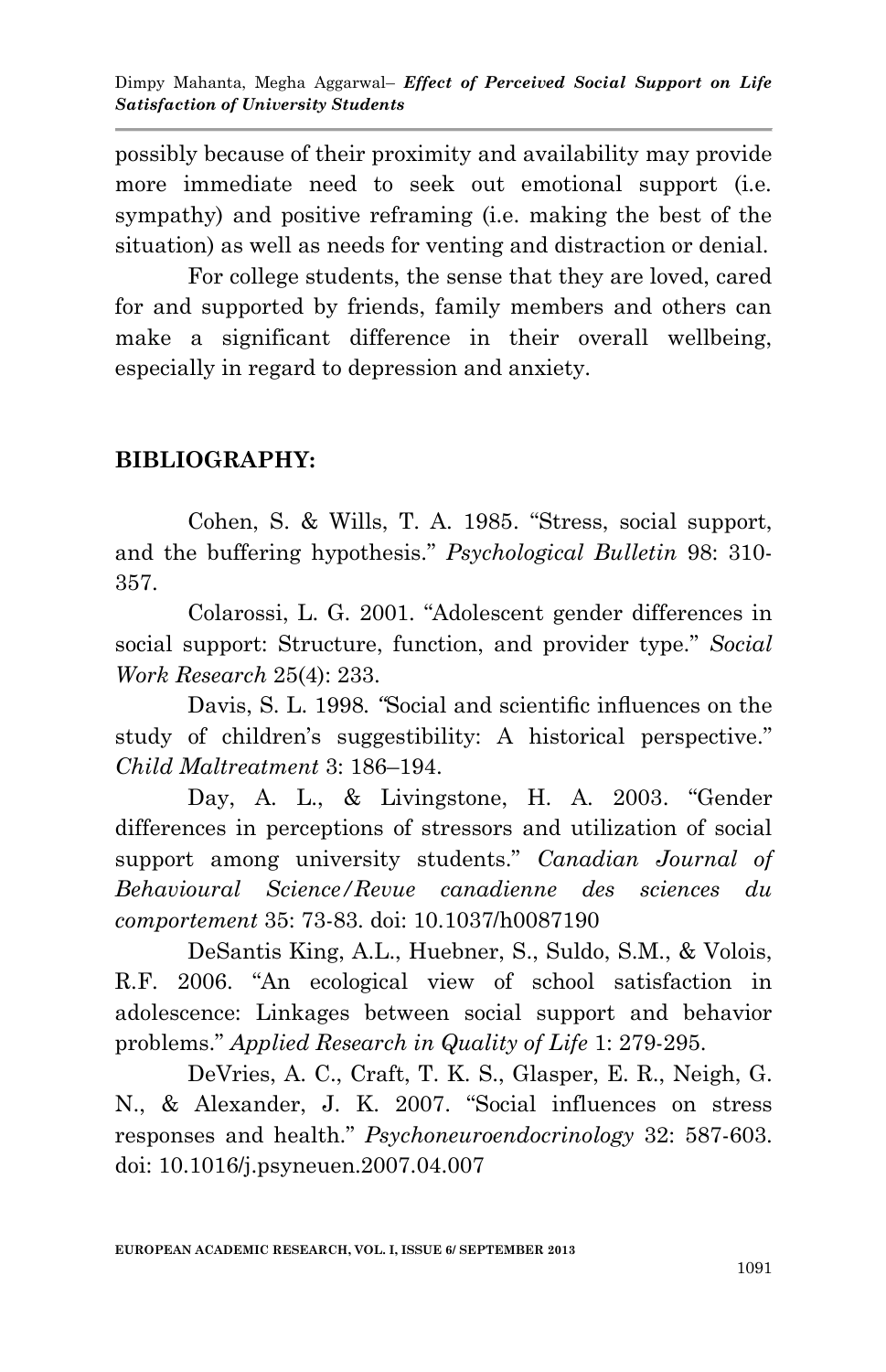Dimpy Mahanta, Megha Aggarwal– *Effect of Perceived Social Support on Life Satisfaction of University Students*

Diener, E. 1984. "Subjective well-being." *Psychological Bulletin* 95(3): 542-575.

Diener, E. 2000. "Subjective well-being: The science of happiness and a proposal for a national index." *American Psychologist* 55: 34-43.

Dollete, Steese, Phillips, & Matthews. 2004. "Understanding girls" circle as an intervention on perceived social support, body image, self-efficacy, locus of control and self-esteem." *The Journal of Psychology* 90 (2)" 204 – 215.

Duru, E. 2007. "Re-examination of the psychometric characteristics of the Multidimensional Scale of Perceived Social Support among Turkish university students." *Social Behavior and Personality: An international journal* 35: 443-452.

Dwyer, A.L., & Cummings, A.L. 2000. "Stress, selfefficacy, social support and coping strategies in university students." *Canadian Journal of Counseling* 35(3): 208-220*.*

Edwards, L. M., & Lopez, S. J. 2006. "Perceived family support, acculturation, and life satisfaction in Mexican American youth: A mixed-methods exploration." *Journal of Counseling Psychology* 53(3): 279-287.

Fergusson, D. M., & Boden, J. M. 2008. "Cannabis use and later life outcomes." *Addiction* 103(6): 969-976.

Fusilier, M.R., Ganster, D.C., & Mayes, B.T. 1987. "Effects of social support, role stress, and locus of control on health." *Journal of Management* 13: 521-532.

Holahan, C.J., Valentiner, D.P., & Moos, R.H. 1995. "Parental Support, coping strategies and psychological adjustment: An integrative model with late adolescents." *Journal of Youth and Adolescence* 24(6): 663-648.

Israel, B. A., & Schurman, S. J. 1990. "Social support, control and the stress process." In *Health Behavior and Health Education*, edited by K. Glanz, F. M. Lewis, &B. K. Rimer, 187- 215. San Francisco, CA: Jossey-Bass.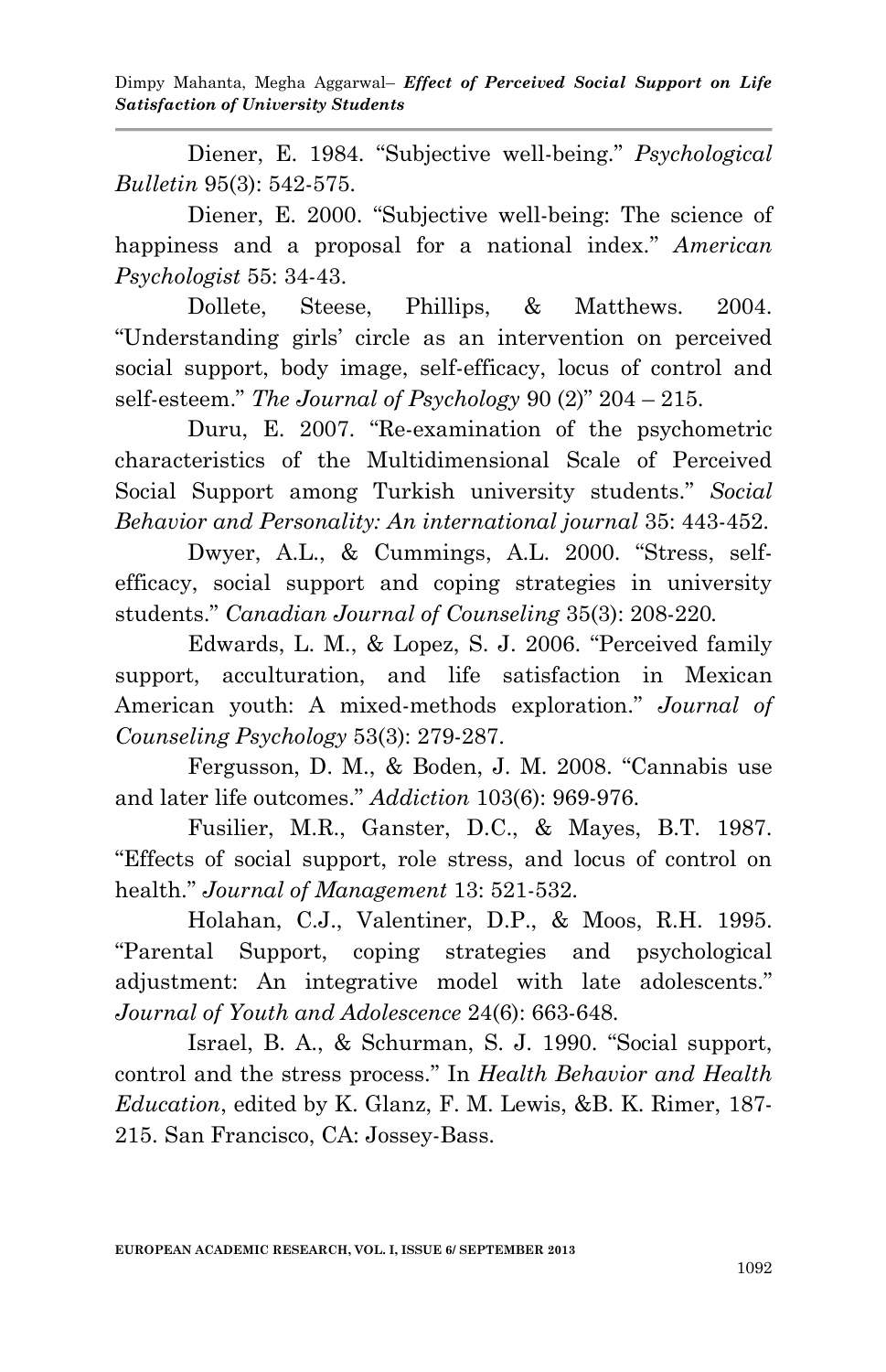Dimpy Mahanta, Megha Aggarwal– *Effect of Perceived Social Support on Life Satisfaction of University Students*

Kim, H. S., & Kim, H. S. 2008. "Risk factors for suicide attempts among korean adolescents." *Child Psychiatry & Human Development* 39(3): 221-235.

Ma, C. Q., & Huebner, E. S. 2008. "Attachment relationships and adolescents' life satisfaction: Some relationships matter more to girls than boys." *Psychology in the Schools* 45(2): 177-190.

Malecki, C. K., & Demaray, M.K. 2003. "What type of support do they need? Investigating student adjustment as related to emotional, appraisal, information, and instrumental support." *School Psychology Quarterly* 18(3): 231-252.

Matheny, K.B., Ashby, J.S., & Cupp, P. 2005. "Gender differences in stress, coping and illness among college students*.*" *The Journal of Individual Psychology* 61(4): 365-379.

Matheny, K. B., Curlette, W. L., Aysan, F., Herrington, A., Gfroerer, C. A., Thompson, D., et al. 2002. "Coping resources, perceived stress and life satisfaction among Turkish and American university students." *International Journal of Stress Management* 9: 81-97. doi: 10.1023/a:1014902719664

Santrock, J.W. 1997. *Life-Span Development*. 6th Ed. McGraw Hill Higher Education.

Sarason, Levine, Basham, & Sarason. 1983. "Assessing Social Support: The Social Support Questionnaire." *Journal of Personality and Social Psychology* 44(1): 127-139.

Suldo, S. M., & Huebner, E. S. 2006. "Is extremely high life satisfaction during adolescence advantageous?" *Social Indicators Research* 78(2): 179-203.

Suldo, S.M., & Shaffer, E.J. 2008. "Looking beyond psychopathology: The Dual-Factor Model of mental health in youth." *School Psychology Review* 37(1): 52-68.

Suldo, S. M., Mihalas, S., Powell, H., & French, R. 2008. "Ecological predictors of substance use in middle school students." *School Psychology Quarterly* 23(3): 373-388.

Taylor, S. E., Klein, L. C., Lewis, B. P., Gruenewald, T. L., Gurung, R. A. R., & Updegraff, J. A. 2000. "Biobehavioral